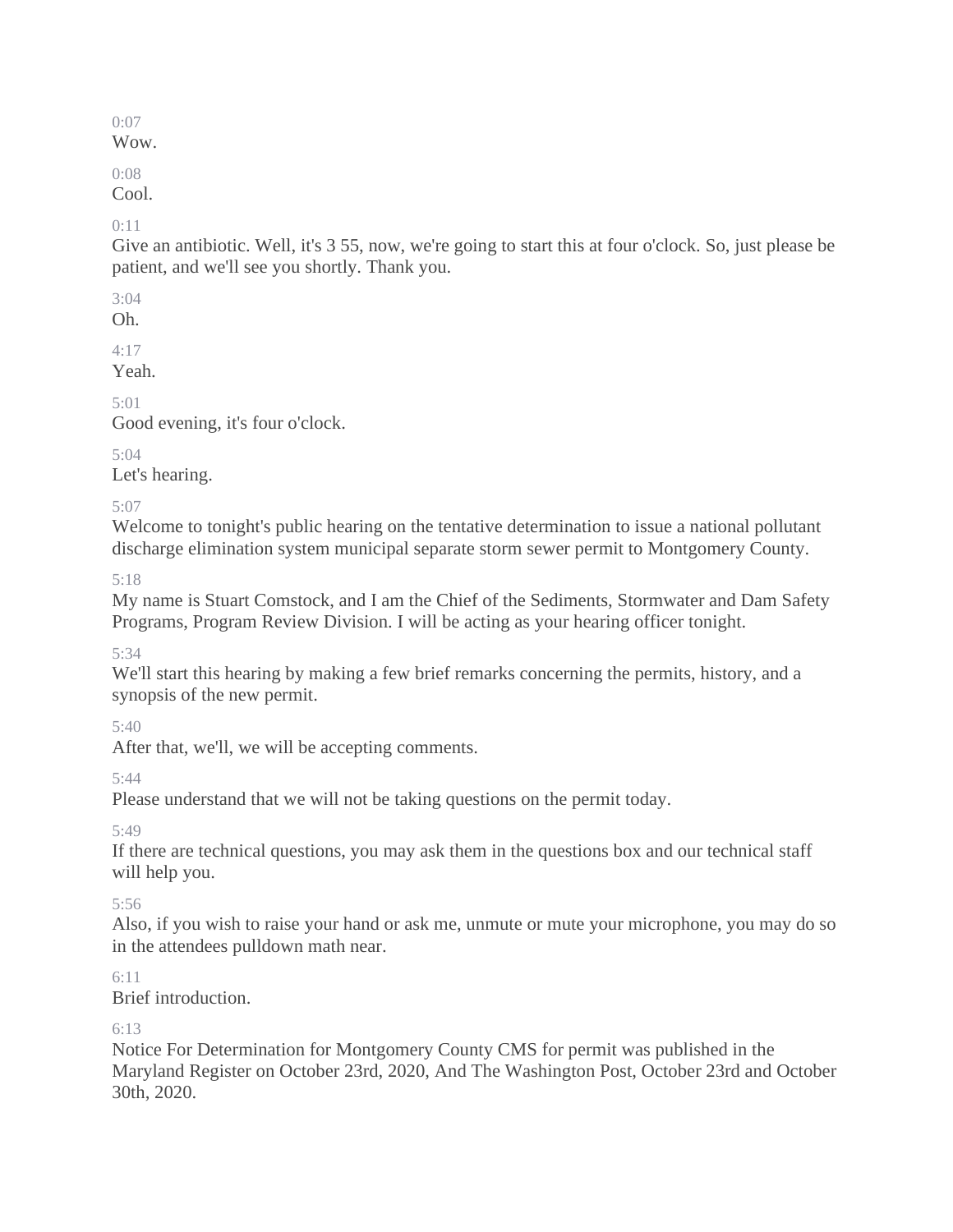An announcement of the tentative termination was also sent to the department's interested party list.

## $6.32$

And it has been posted on the department's website.

## 6:37

Permit and supporting factsheets are also available on the department's website.

## 6:43

Please note that everyone who registered for this hearing will be added to the interested party list and will receive no regarding this permit.

## 6:56

Let's talk briefly about the perma history.

## $7.00$

Maryland has been delegated States Environmental Protection Agency or EPA to administer the MPD in the state of Maryland.

## 7:11

Final Stormwater regulations were adopted by EPA in November 1990, according to Section 402 P of the Clean Water Act.

## $7.20$

These regulations are the owners or operators, a stronger system serving populations of greater than 100,000, including Montgomery County.

## 7:29

Apply for a phase one MPD S municipal stormwater permit.

# 7:39

Montgomery County was considered a phase one municipality due to its population, which was over 750,000 based on 990 census data.

# 7:48

The initial IMS for permit was issued in March 1996.

# 7:52

This permit laid the foundation for our comprehensive approach.

# 7:59

To controlling Roth by establishing the necessary legal authority, mapping storm drain system infrastructure, identifying sources of pollution, monitoring storm events to characterize urban runoff, enhancing existing erosion, sediment control and stormwater management programs, and establishing new programs providing education and eliminating illegals storm drain discharges.

## 8:26

The permit was re-issued on July fifth, 2001, and most recently on February 16th, 2010.

8:35

Oh, to improve local water quality in the Chesapeake Bay, Montgomery County's most recent MS for permit included a requirement for the restoration of 20% of the impervious surface area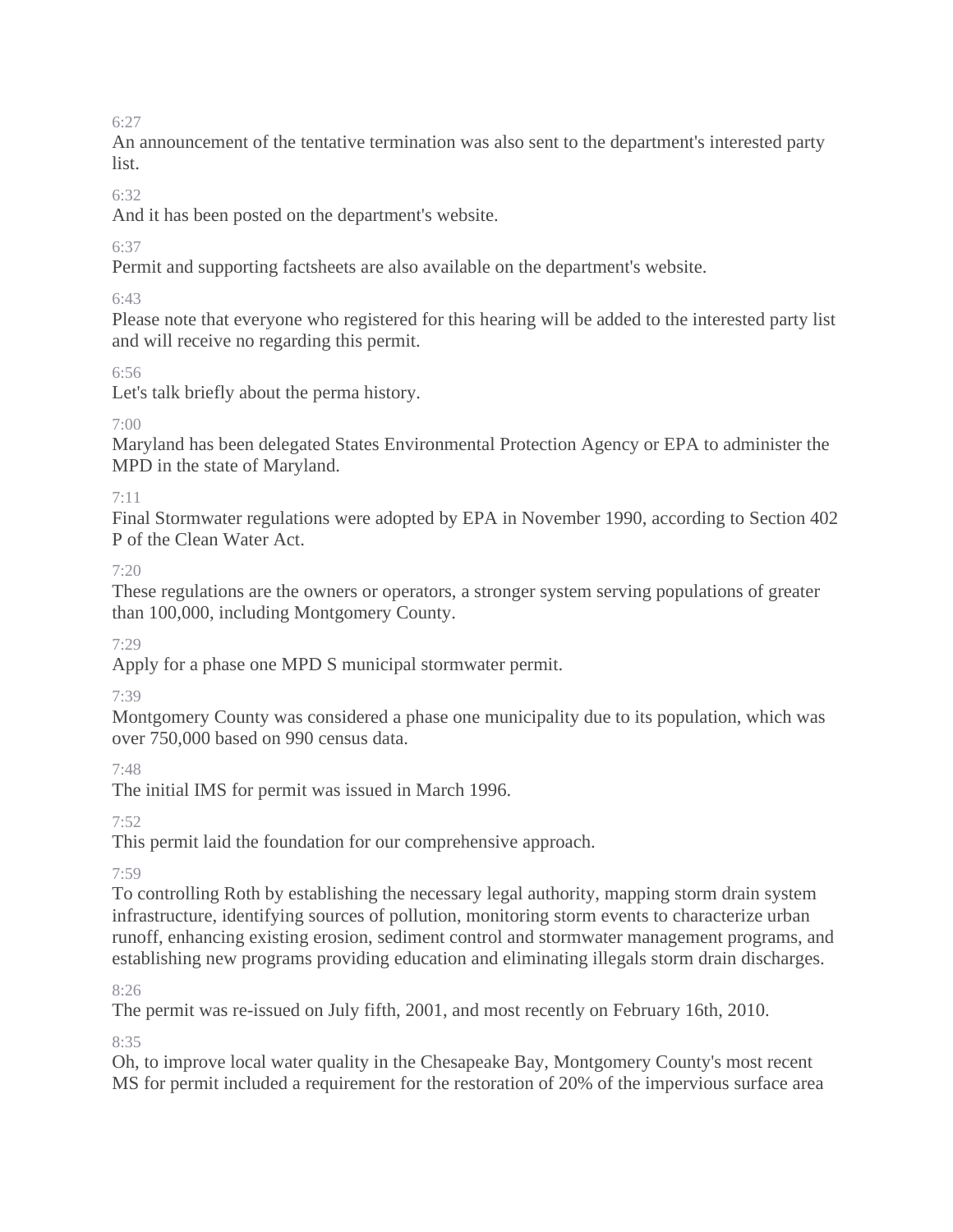within the county that was not already managed for stormwater, to the maximum extent practicable.

## 8:52

To meet this requirement, Montgomery County restore 3778 acres of impervious area.

# $9.03$

This permit requires Montgomery County to continue restoring impervious acres for the reduction of nutrients and sediments, and implementing pollution reduction plans targeting specific pollutants that parent local water such as PCBs, trash or bacteria.

# 9:21

This permit also builds on new scientific knowledge, as well as lessons learned under the previous permits.

# 9:27

With these advancements, Montgomery County will continue to be a leader in reducing stormwater balloons, locally and nationally.

# 9:36

The new permit incorporates the implementation of stormwater best management practices or be MP's for impervious anchor restoration using the county's total maximum daily load, or ... restoration plans and BMP implementation strategy.

# 9:51

It also establishes annual impervious aker restoration benchmarks throughout the five year permit term.

# $9.58$

Proposed parameter provides incentives to implement green stormwater infrastructure to increase the use of natural designs and BMP is provide a climate resiliency co benefit.

# 10:08

It also strengthens the illicit discharge detection and elimination or IDD program, including a requirement to prioritize alcohol screenings in areas with the highest pollution potential.

# 10:21

The permit improves Wonder management of de icing anti icing materials to further reduce chlorides which is a pollutant of emerging concern.

# $10.28$

And the new permanent encompasses the new 2020 accounting guidance that is also available on our website, which includes the phase six Bay watershed model, and several new and updated BMP.

# 10:43

Before we start recognizing individuals few instructions for those attending tonight here, we will be recognizing speakers in the following order.

# 10:52

We will ask for any elected or government officials first and allow them to present testimony.

# $10:57$

When they are finished and you want to raise, raise their hands, we will call upon you in order.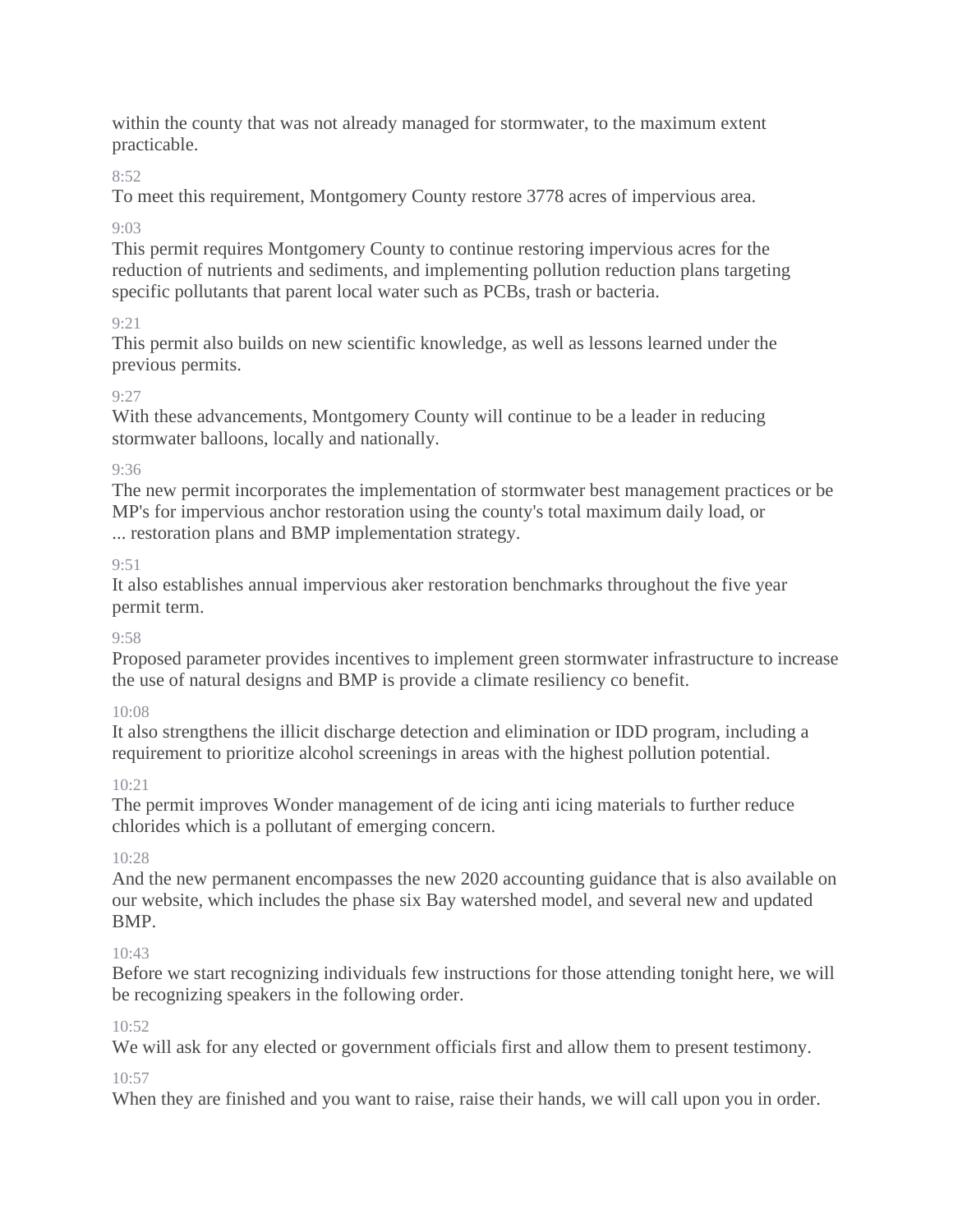So please raise your hand after elected government officials are finished.

## 11:07

We will let each speaker know that they are unmuted.

## 11:10

You must also unmute yourself to speak.

# 11:13

After that, we'll recognize you. Please state your name and affiliation from where you are from, prevent your testimony.

## 11:19

Speakers will be given three minutes to present comments.

## 11:23

If there is extra time, you may comment more than once.

## 11:28

And again, we are not taking questions on the permit today.

## 11:34

At this time, I would like to ask, are there any local elected or government officials present tonight that would like to comment to the record? Please raise your hand now.

## 11:44

If you are not a local elected or government official, please refrain from raising your hand until after we have recognized them and they are finished.

## 11:54

It looks like mister Adam or Cheese has his hand raised.

## 11:59

Um, let me go ahead and unmute you.

## 12:05

Please make sure your unneeded before you. Go speak!

## 12:10

Thank you.

# 12:10

I believe I'm muted, but please confirm ..., you are unmuted, Please state your name and while your time to present, thank you.

# 12:20

Thank you so much, Stuart. Hello, everybody. I'm Adam Work Case. I'm the Director of Montgomery County's Department of Environmental Protection.

## 12:27

And it's such a pleasure and honor to be joined, joining you today on what's going to be the next era of Montgomery County's Watershed Restoration.

## 12:38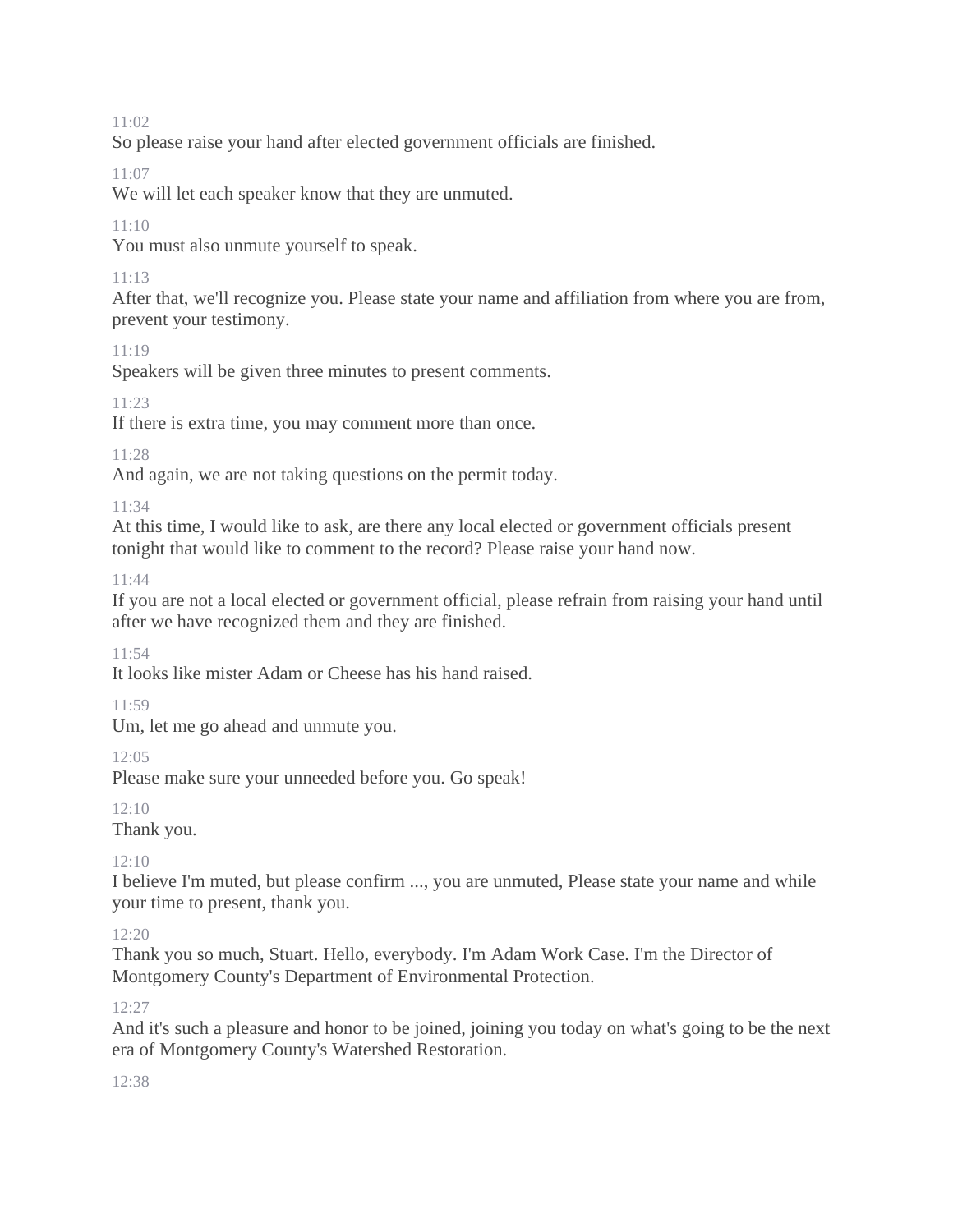I want to particularly thank m.d.e. staff. I know that, behind the scenes, there's a lot of work that goes into today into all aspects of our permit.

## 12:46

We're very grateful, and particularly, we want to thank Jennifer Smith, Rape, Bar, and You Stewart for everything that you're doing. We know that we go back and forth a lot.

## 12:55

I know Montgomery always has a lot of input and we appreciate you hearing us in.

## 13:01

This next era is going to build on more than two decades of restoration work. Our work has always been in partnership with all aspects of the Montgomery community businesses, homeowners associations, private residences, and activists throughout the various watersheds.

## 13:22

As you mentioned, Stu. We had a successful previous phase, nearly 4000 impervious acres. That a total cost of about 130 million.

## 13:33

Behind those numbers is a lot of great restoration projects, more than 300 Green Street MPs and in neighborhoods, 45 ESD practices, 36 stormwater pond retrofits, 16 stream restoration projects, almost six miles worth of restoration.

## 13:54

And then, additionally, almost \$2 million in grant projects to support various private property BMP keys.

## 14:02

And in addition to that, on private property, nearly 1500 rain scapes projects, This is all a big deal. We know that there's not a one size fits all. We have to do big projects, we have to do small projects, and we have to engage the public as creatively as possible. And although there's many formal PMP is, we know that alternative BMP matter a lot as well. We're really proud to announce that more than 11,000 trees have been planted in more than 100,000.

## $14.35$

Residents have taken.

# 14:37

Taking part participated in different ways in our training programs, in educational workshops, for which we're so grateful.

## 14:46

Restoring our watersheds is something that government cannot do alone. It's all hands on deck, and we're so pleased to have so many hands on deck in our Montgomery County community.

## 14:56

And although we closed out our previous permit, and we're waiting for the new one, we are certainly working in the meantime. We've completed 11 restoration projects as we wait for this new permanent. 12 are currently in design or construction, more than 100 rain scapes projects have been installed, and 2400 trees.

#### 15:19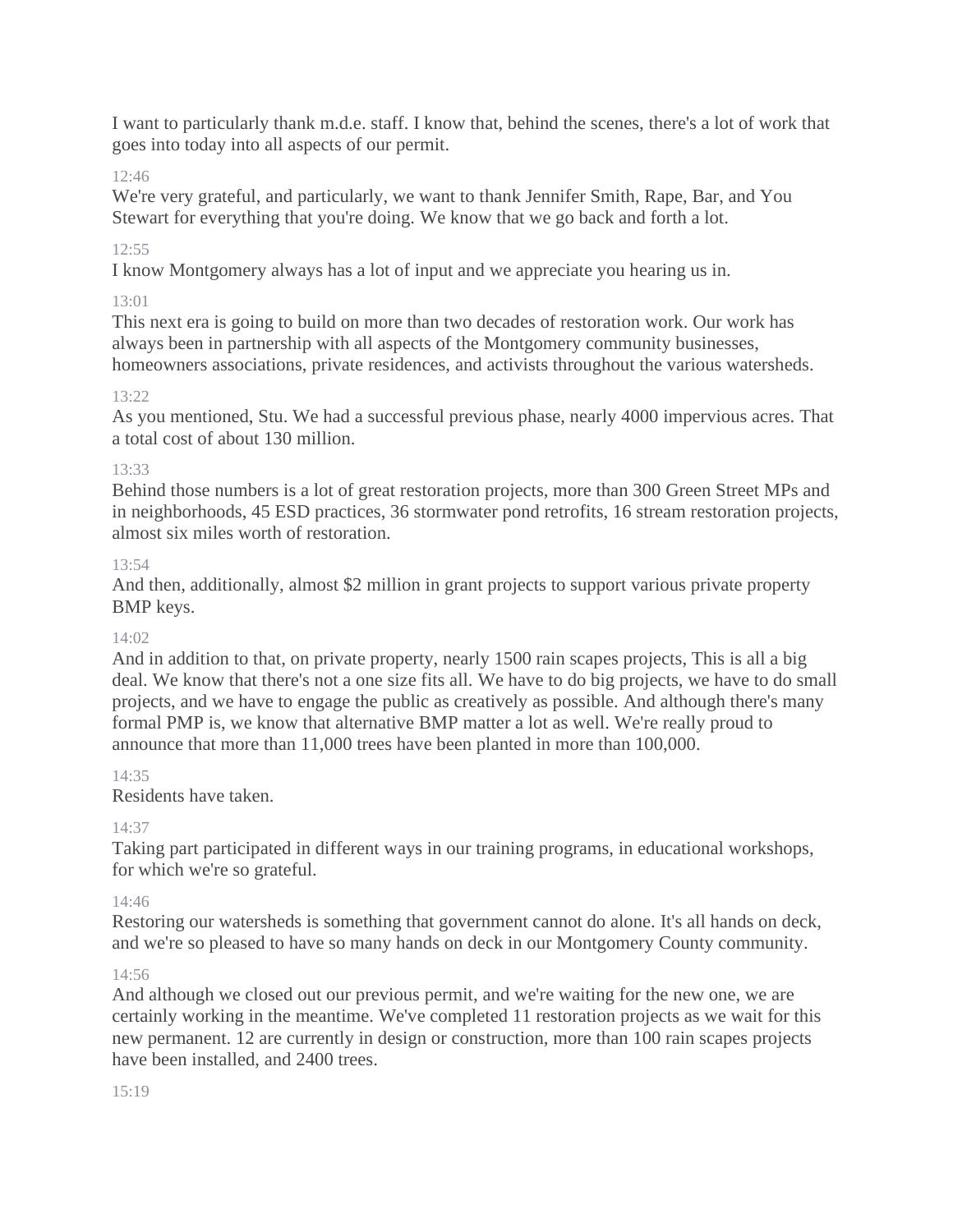And this is going to give us a running start to meet the goals of this next permit.

# 15:26

Currently we're in the workshop internally putting together our next contracting approach to be able to meet these new goals. It's going to be taking the best practices from around the region and the country and our sister jurisdictions, but it's going to have a special Montgomery County flair to it.

## 15:46

As you know, we've done our own stream monitoring, and we have lots of data at our disposal in our department.

## 15:52

And we're using that to generate targeting maps where our projects will make the most ecological benefit.

## 16:03

So we know that not all acres of restoration are created equal. Some in the right places make more difference than others and are more resilient over time. So, we're going to use this data in tracking three with very sophisticated mapping.

# 16:20

Secondly, we're going to also be mindful of equity, inclusion, and co benefits.

## 16:26

Although it may not be a particularly explicit part of the next permit, it is certainly a priority to our department. So we are going to make sure that our projects are distributed in neighborhoods that are low and moderate income, and that have been historically marginalized.

## 16:41

We're also going to have full transparency.

## 16:43

All of this information is going to be available on our website, as well.

## 16:49

We're also going to continue to do the things that we do well. Inspection and Maintenance, Stream Monitoring, our rain scapes program. We're excited to be installing our first trash trap in the County.

## 17:00

First of many, we're working on legislation to track and make sure that skeptics are working and compliant and not not leaking or out of compliance in foundling our waterways. And, finally, we're working with our sister jurisdictions and WSSC to address the salt issue. As you know, the solid is becoming increasing hazard in our drinking water. And there's something that can be done about it.

## 17:26

The governments are on board. And we think our policies are good working with our Department of Transportation. But we also need to work with the private sector for those that use private contractors for shopping centers and office parks and make sure that they're also applying them responsibly.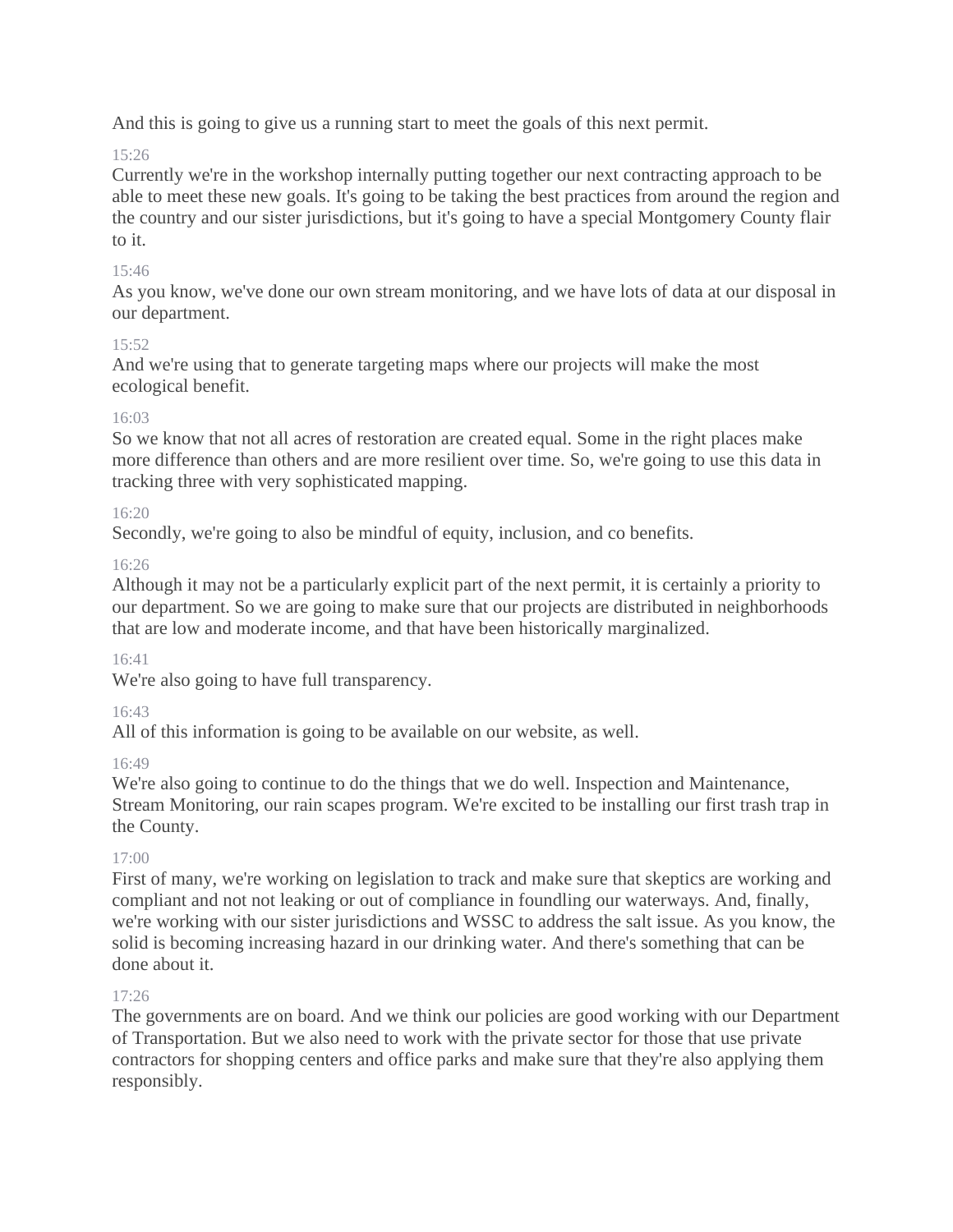A few other things we want to mention: We're very cognizant of the litter issue in the trash, tea m.d.l., for the anacostia watershed, So there are steps that we've been taking, working with many other sister jurisdictions and non-profits to make sure that we're tough on letter.

#### 18:02

We're really pleased to announce that we ban number six plastics, which is polystyrene.

#### 18:08

Folks are familiar with the Styrofoam ban, quote, unquote, which is expanded polystyrene, but richest polystyrene as all the problems that Styrofoam and film products have. Can we ban that? in our county? We're very excited about that, that's about a month old. Also, a plastic straw ban has been voted out of committee is before the full council and will we expect a favorable the vote by the end of this year.

#### 18:36

That matters.

#### 18:38

We're also working with other parts of the Department on zero Waste Initiative, to make sure that we're reducing the amount of waste in our waste stream and also in the litter stream, and let them find ways to hold manufacturers more accountable for the waste and refuse that the taxpayers end up cleaning up.

#### 18:57

Finally, we're rolling out composts pilot programs, as well as enforcing our pesticide law first in the nation of its kind for a jurisdiction like ours.

#### 19:09

That also makes a difference. So Stilwell this and so many more things we're doing for the people in Montgomery County in for the long term health of the Chesapeake Bay watershed. So we encourage everybody to continue to follow our work on social media and we're always available to answer questions and find other ways to partner with you.

#### 19:27

Thank you so much restore our team. We appreciate your comments.

#### 19:32

Are there any other government or local officials who wish to testify this afternoon?

#### 19:38

I see a hand up. But, allies, are you local or are?

#### 19:46

OK, seeing no other hands raised at this point.

#### 19:53

We will go ahead and start going through the list of individual who has raised Andrew.

#### $20.03$

Sheehy.

#### 20:11

And well, Andrew's doing that, I'm gonna.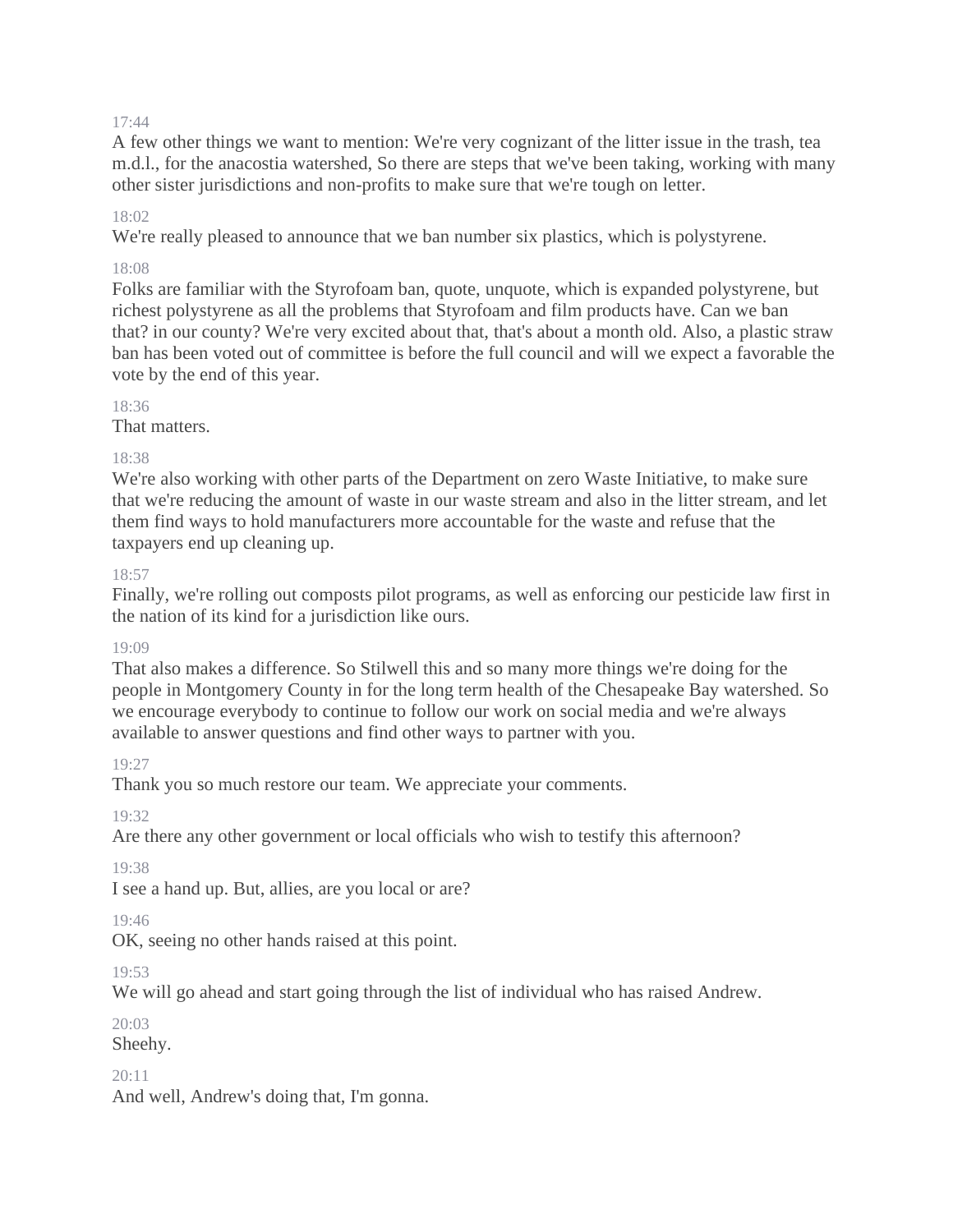we're gonna try to hold that the three minute limit.

## 20:16

You'll hear my phone go off when the timer goes off, please understand that. If we have time, we'll get back to everyone, but we want to make sure that there is time. Thank you for everyone to speak.

## 20:28

Show Andrew, I believe it looks like Miss Eliza, Canva, has her hand raised.

## $20.35$

I'm going to go ahead and unmute you, and if you could make sure you're unmuted first before you speak.

## $20.43$

Hello. Can you hear me?

# 20:45

We can hear you.

## $20.48$

And I'll start the timer. Thank you.

20:51

Absolutely, hi. I'm not a government official, my name is ... Akhada.

 $20.55$ 

I'm the Conservation Director at Audubon Naturalists' Society, and I'm testifying today on behalf of Unnatural Society.

## $21.03$

I'm also co-chair of the Stormwater Partners Network of Montgomery County, and we'll be submitting more detailed comments in writing on behalf of the network later on these comments or on behalf of ANS.

## $21 \cdot 14$

Yeah, first I want to say thank you. And I appreciate very much as TPUs and m.d.e.'s involvement of ANS individually.

## $21.24$

And to our coalitions both the Storm Water Partners Network and the Church Clean Water Coalition, in the implementation of the 2010 Permit and the development of the 2020 permit, including being able to join the Green Infrastructure Working Group on accounting guidance. That was an example.

## 21:39

Really great an open conversation amongst quite a lot of stakeholders that we really appreciated being a part of.

## 21:44

I also wanted to share that we're really excited about the new Sault Plan requirement.

#### 21:48

Thank you for including that.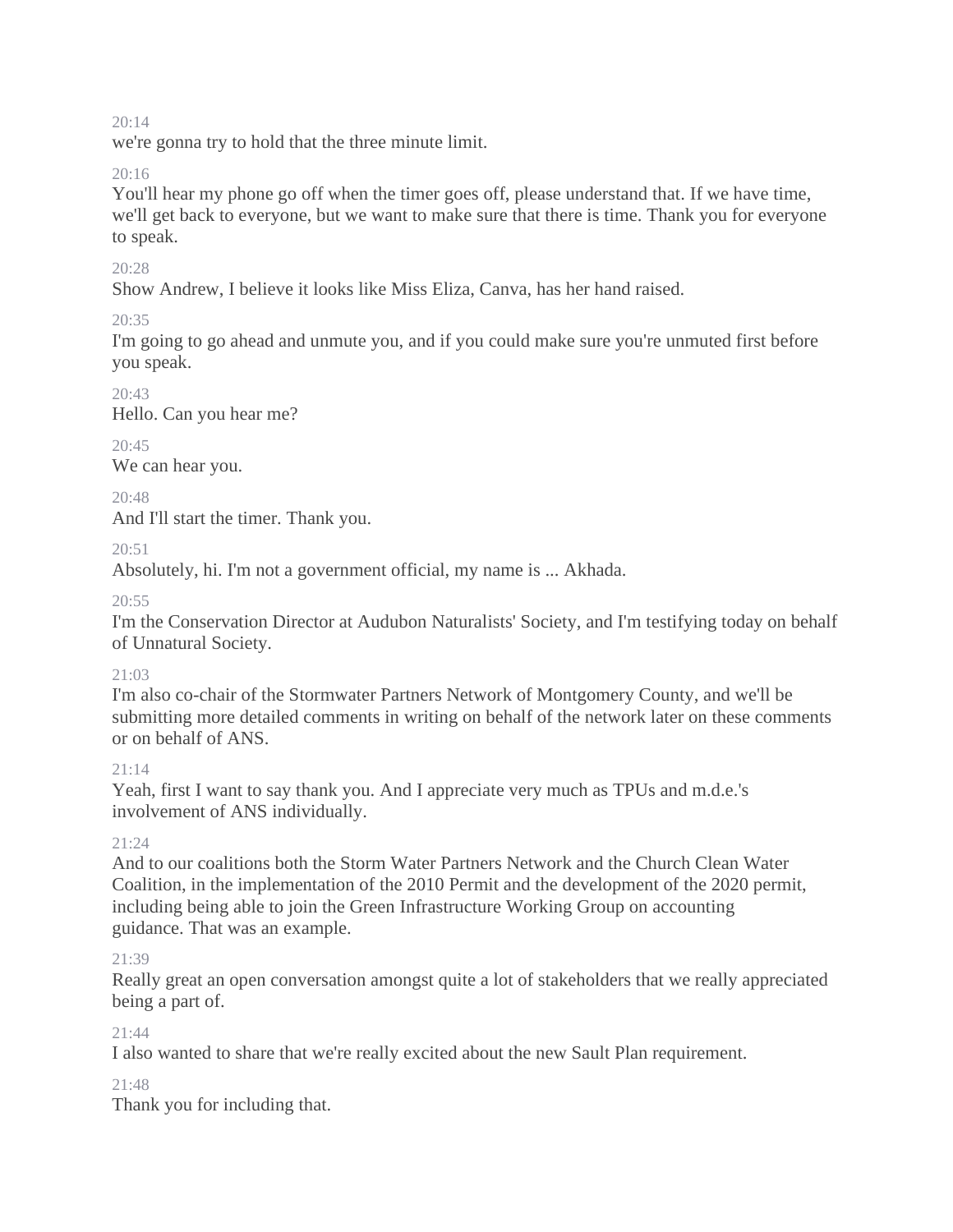And thank you Director Ortiz for highlighting it.

## 21:52

Just now we appreciate, the progress Montgomery County has made to date on restoring impervious surface.

## 21:58

Montgomery County has actually restored more than 30% of its baseline impervious surface in 2010 Ines Applauds, Montgomery County for being willing to take that first 20% permanent out of all the counties, and achieve it despite the need to go to consent decree.

## 22:15

And we've generally felt that Montgomery County has been ambitious and committed to local watershed restoration and a great partner with Soil Water Partners Network, and our local watershed groups.

## 22:24

However, progress now seems to be slowing down and becoming difficult to quantify and this, these are not such positive changes.

## 22:34

In particular setting the continuing to use the impervious surface restoration metric which is an output not an outcome based metric. Makes it very hard to really recognize whether we are achieving success in restoring both the bay and our local streams. And moving from a 20% restoration requirement back to a 10% restoration requirement is lowering the bar on the level of effort. That really should be taking us accelerating in particular.

#### 23:00

Just recently the Bay Journal announced that showed that the climate change. We need 10% more effort.

## 23:06

So we're moving backwards on stormwater progress by moving from 20% back to 10%.

## $23.13$

Also, while we appreciate being involved in the green infrastructure working group, we need to be sure that green infrastructure is truly green infrastructure.

## $23:20$

So, for example, \*\*\*\* would rather not see dry ponds and included in green infrastructure and stream restoration only if they had really substantial, a plant retrofits.

## 23:32

We're excited to be working with the department LOR on that through the Stormwater Partners Network.

#### 23:36

I also wanted to testify that I'd like to be sure the DAP recommit to the 60% green infrastructure policy commitment partners. Network, several years ago, then. Finally, I wanted to talk about rate of implementation. It is terrific, that D P is ahead of the curve on meeting their permit obligations by having continued to work on projects since the 2018 Consent decree was closed out. And until there's 20, 20 permit becomes live.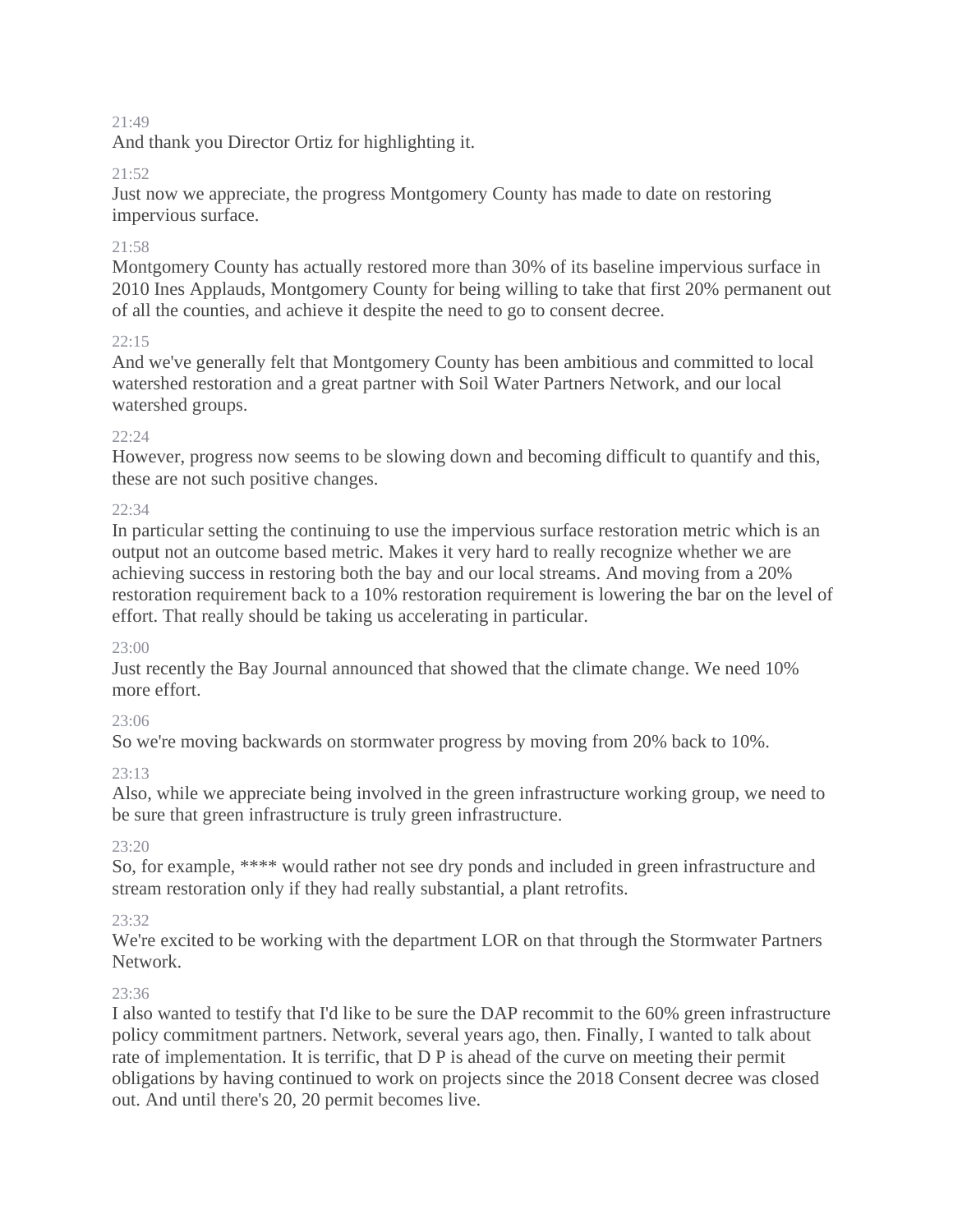But that means the actual implementation rate is going to fall below, what we know the department is capable of.

#### $24.09$

In the first 13 years, since 2010, permit got started.

#### 24:16

I'm sorry, the county effectively had 13 years to achieve the first 30% of attorney service restoration, which is an implementation rate of 2.3% a year.

#### $24.25$

The next 10%, the next 1814 acres contemplated in the 2020 permit.

## $24.30$

The county will actually have seven years to complete, which is an effective implementation pace of only 1.4% a year, even though it was drafted to be a five year permanent to have a 2% a year implementation rate. So the county was asked to do 2% a year, as the maximum extent practicable, despite having done 2.3% a year prior to that.

#### 24:49

But will effectively only be doing 1.4% a year because of getting ahead in the last two years. So, that's kudos to the county for getting ahead. But that doesn't set up a system of being aggressive in making sure that our urban and suburban streams are cared for in the context of meeting the Bay Restoration goals. Thank you.

 $25.09$ 

Thank you.

#### $25:11$

Thank you. If there's time, I don't, we will continue.

 $25.16$ 

Andrew, who is next?

25:19

It appears, mister Kenneth Bower has his hand raised.

 $25.25$ 

I'm going to go ahead and unmute you, mister Bauer.

25:29

Can you hear me?

#### $25.31$

Mister Bauer, I can hear you if you would state your name and affiliation and then I will start the timer. I will try to be polite when I tell you is three minutes. I'm kinda Montgomery County resident. I'm speaking for myself today.

 $25:51$ 

Go ahead.

#### $25:55$

OK, my name is kinda 22 year resident of Montgomery County Naturalist co-founders, Branch Waterson Alliance.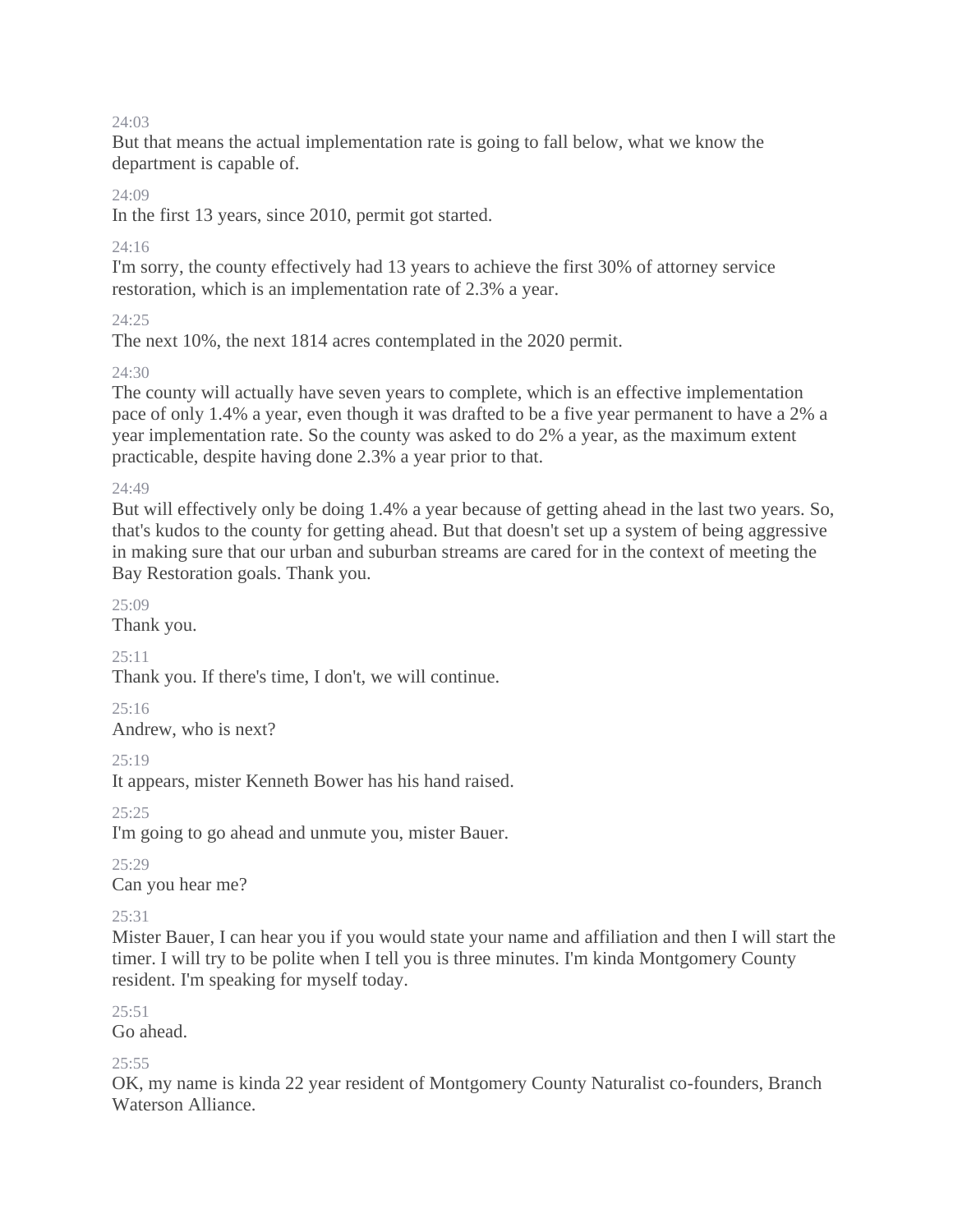A former member of the Maryland Society, Volunteer, Montgomery Patch, we'd warrior for 15 years, President, nevertheless Montgomery County Citizen Association, which just approximately 300 members, were also members of the Stormwater Partners Network. And I am founder of the Montgomery Coalition to Stop Sharing Destruction that is concerned about.

#### 26:19

The destructive nature illustration is speaking for myself today.

#### $26.25$

Declaration projects should be removed from the Montgomery County, EMS for permits. The term stream restoration is the misnomer since they do not actually restore streams were sent.

#### 26:36

Exceptions, such as daylighting type streams and Concrete Kobo removal.

#### 26:39

Most dream restorations convert sections of natural stream valleys in artificial engineered stormwater conveyances, ..., county permit, because the following issues, which will, which are expanded, upon in my written testimony number one. The scientific basis for the claim, the benefits of stream restoration projects, is disputed the scientific literature. Therefore the reasonable and conservative person can actually quickly to err on the side of caution and begin a re-evaluation of the Desirability Stream Restoration, for example. Branded all 20 20 in their report submitted to the Chesapeake Bay Trust states the following. Quote Unfortunately, the ecological aspects rarely improved, despite the improved physical measures, unquote. Number two, the publicly available information on completed stream restoration projects in the county show that they either had mixed results.

#### 27:26

Project results against goals were impossible determined because no pre-construction data had been collected or in the case of character and the results have been posted on the web for Public Review. Nor were they provided after being requested. Even If a storm or even if a stream restoration project. Doesn't mean always stated goals and is coupled with robust up and retrofits stream Restoration will still destroyed precious natural areas and biological does not even required goal number three. There are alternative ..., valleys, filling, water retrofit, or control project that can be done in previously disturbed areas to meet the permit. According to the Accounting guidance document, is uploaded projects would address the root cause of the problem keeping standpoint and from a previous services, at a streams. To begin with number four, there are non destructive riparian alternatives restorations allowed by the Accounting guidance document, including riparian, forest, planting and riparian controversy conservation landscaping.

#### 28:18

The complex web of interactions between final flora, geology, hydrology to interact and natural areas is irreplaceable and cannot be recreated by engineering projects using bulldozers, backhoes, and tracked and material to create to create artificial structures International areas think Humpty Dumpty we should be guided by the principle of do no harm in our stream valleys. Just as the Chesapeake Bay has environmental value, so do these rich fauna and flora of the extreme values, there are better ways to protect our bay. The trash or extreme values, and thank you for the opportunity to provide my input.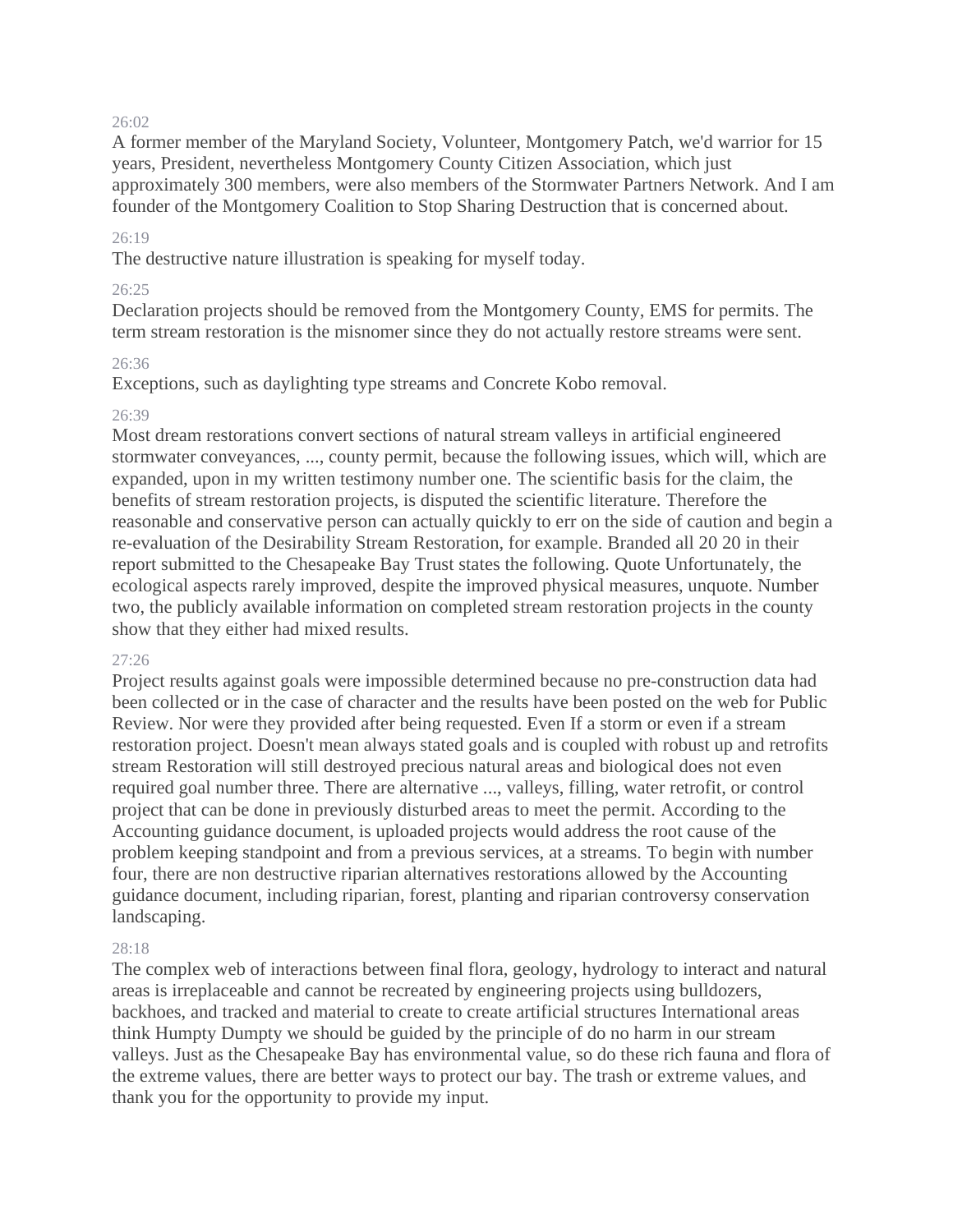28:49 Hello.

28:51

Your time it goes impeccable.

#### 28:56

Oh, Is there anybody else who wishes to speak? I know there was an individual who has their hand raised earlier, if you still wish to speak, now's the time to let us know.

## 29:16

I do not see any other hands raised at the moment.

 $29.21$ 

Thank you.

## 29:21

OK, if there's no other hands raised there, are the people who presented wish to present again, or the add additional?

 $20.32$ There is time available?

 $29.34$ 

Raise your hand if you'd like to.

 $29.40$ 

Mister Moieties has his hand reached.

 $29.44$ 

Well, I'm going to go ahead and unmute you.

29:49

Thank you. I just wanted to take a moment and think allies and Ken for joining me today and giving us their feedback.

 $29.57$ 

I want to underscore how much the department values the relationship that we have with the local watershed groups, as well as the non-profit organizations that, um, that are not shy and sharing their opinion, and we're always anxious to hear what they say.

 $30.12$ 

So, um, so I just wanted to thank them, in particular, and in general, thank the entire Stormwater advocacy community for, for working in partnership with our department, we think that ultimately it helps us have a better program.

30:27

Thank you.

30:30

Is there anybody else who would wish to speak at this time?

30:36

Looks like mister Bauer. Has his hand raised?

 $30.41$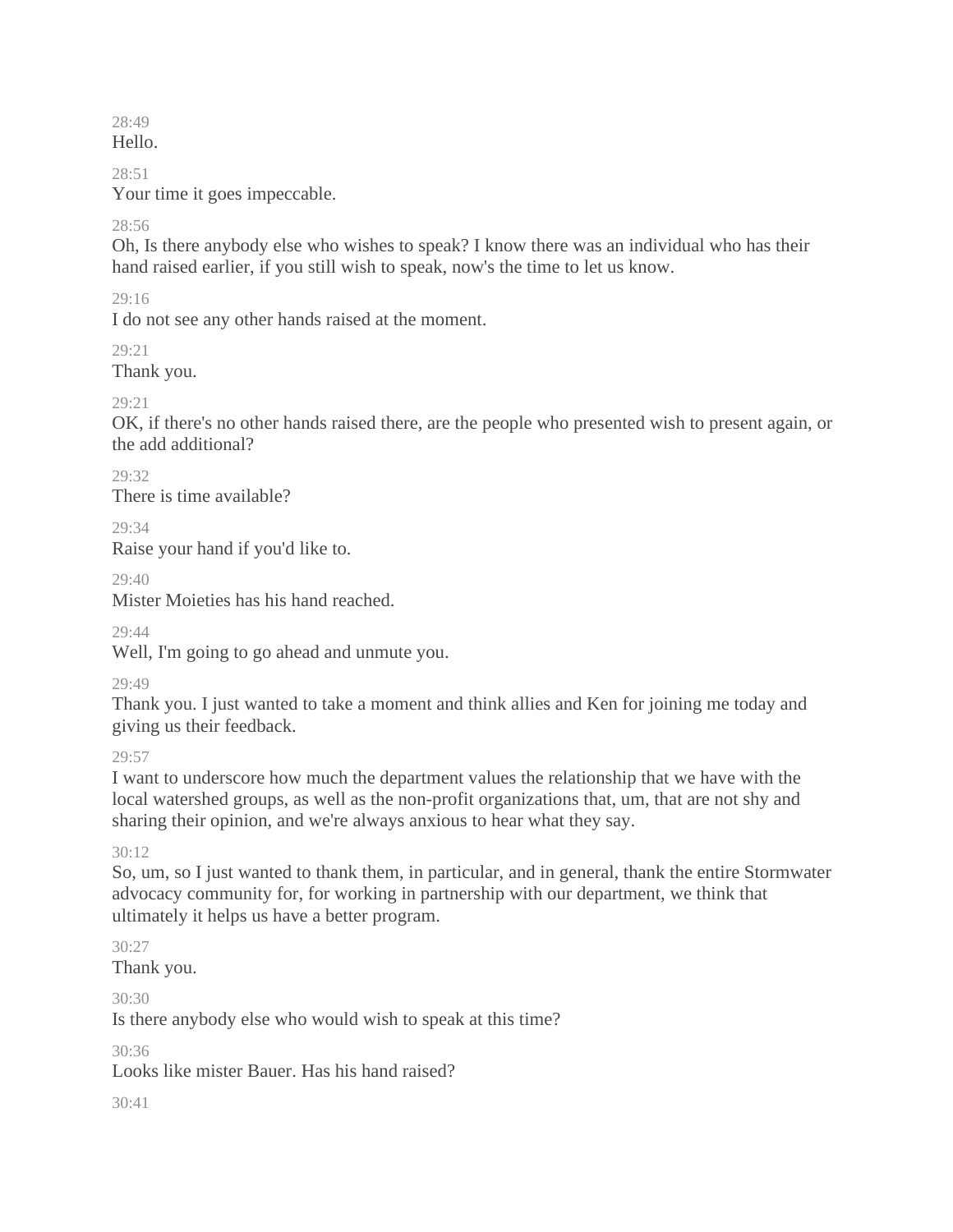OK, mister Bauer to go ahead and unmute you?

# $30.45$

Yes, I would be remiss in not thanking M.d.e.

# 30:49

and also director of the parties for his excellent leadership. In Montgomery County. I know that I see some people on the line as well, frankly, taste and others are Amy Stephens. Some other people, I do thank them for the work.

# 31:05

I think they're doing a great job for, for the county. This just happens to be one particular area where we possibly are in disagreement, and I know that that people, who has the best interests of the environment at heart are going to have disagreements, not everybody. Not all environments.

# 31:23

Environmentalists agree on the placement of Yeah.

# 31:27

Say, a panel is not all environmentalists', agree on the use of nuclear power.

## 31:32

So, I don't want to him leave anyone with the impression that they don't appreciate what our county employees are doing for us. I do think they're doing a good job, and so I just wanted to leave on a positive.

## 31:45

Thank you, sir. Thank you. It is greatly appreciated.

31:49

Again, anybody else?

# 31:57

Alright, OK, let the record show that there are no more hands raised.

# 32:03

Seeing no more hands raised at this time, We are finished taking comments today.

# 32:11

Just because we are first taking comments tonight, does not mean that you cannot still submit comments.

# 32:17

Public comments will be accepted until January 21, 2021, This 90 day comment period, they may be submitted either by e-mail, or any, or by mail using the address is shown.

# 32:31

We thank you for attending tonight's hearing, and I'll give you all a few minutes to if you need to jot down these addresses.

## 33:07

Does everyone have a chance to write down the addresses?

# 33:12

If not, they are available on our website. What the public notice is available there.